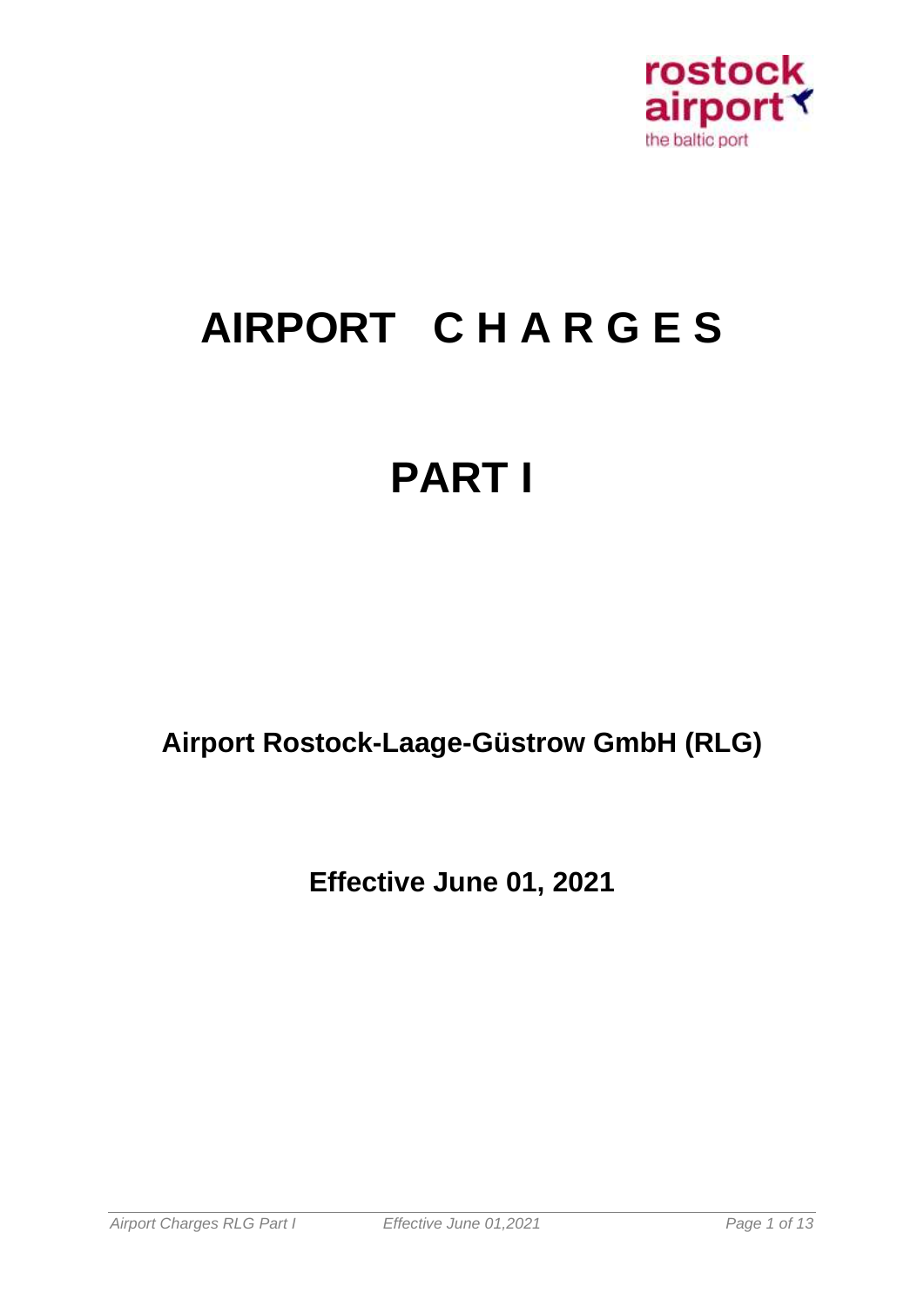

Signed in the original document (see German version).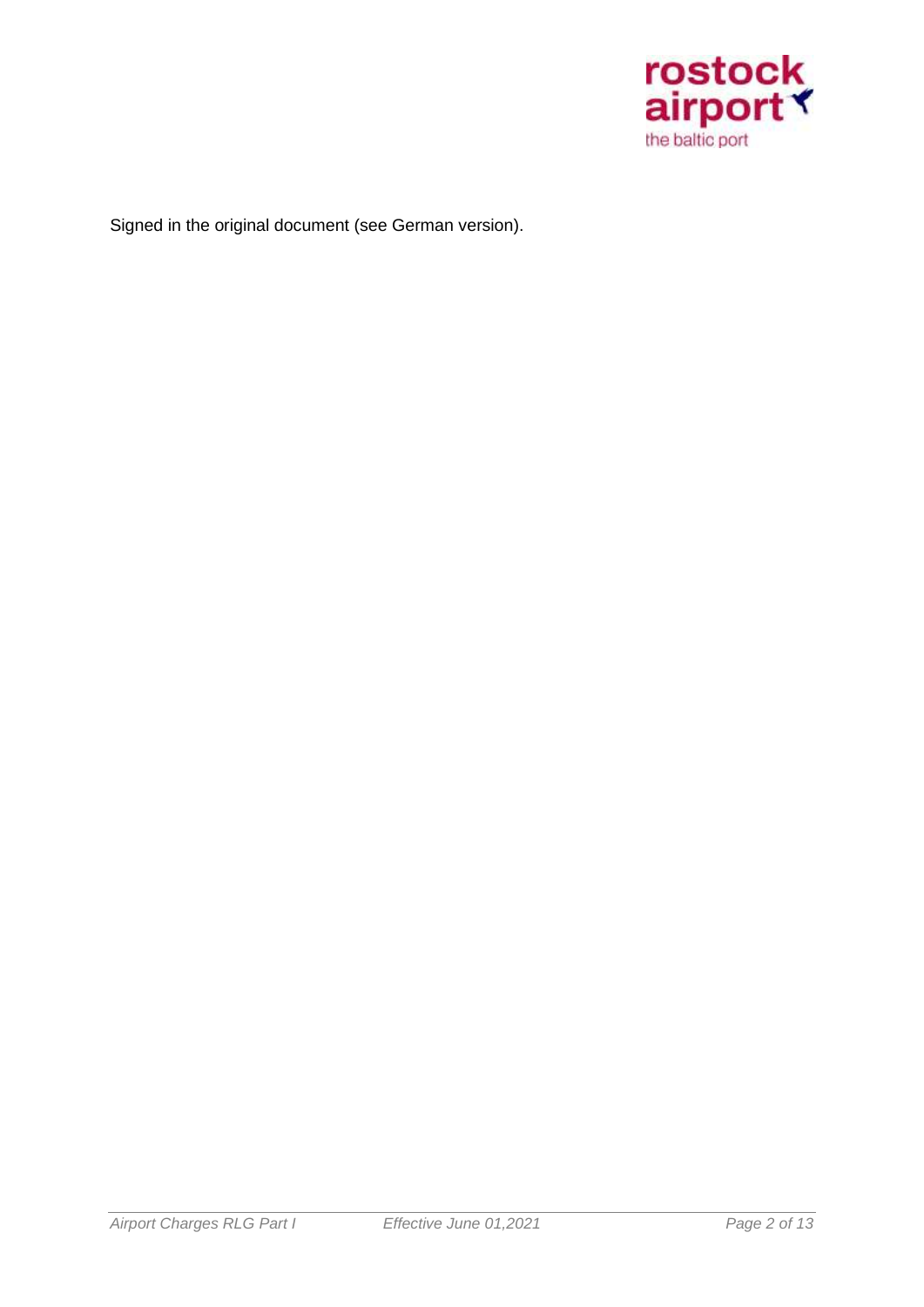

# **Table of contents Part I**

| $1_{-}$        |                                                                            |  |  |  |
|----------------|----------------------------------------------------------------------------|--|--|--|
|                | 1.1                                                                        |  |  |  |
|                | 1.2                                                                        |  |  |  |
|                | 1.3                                                                        |  |  |  |
|                | 1.4                                                                        |  |  |  |
|                | 1.5                                                                        |  |  |  |
|                | 1.6                                                                        |  |  |  |
|                | 1.7                                                                        |  |  |  |
| 2.             |                                                                            |  |  |  |
| 2.1            |                                                                            |  |  |  |
|                | 2.2                                                                        |  |  |  |
| 3              |                                                                            |  |  |  |
| 4              |                                                                            |  |  |  |
| 5              |                                                                            |  |  |  |
| 6              |                                                                            |  |  |  |
| $\overline{7}$ | landing and/or take-off outside the opening time published in the NOTAM 12 |  |  |  |
| 8              |                                                                            |  |  |  |
| 9              |                                                                            |  |  |  |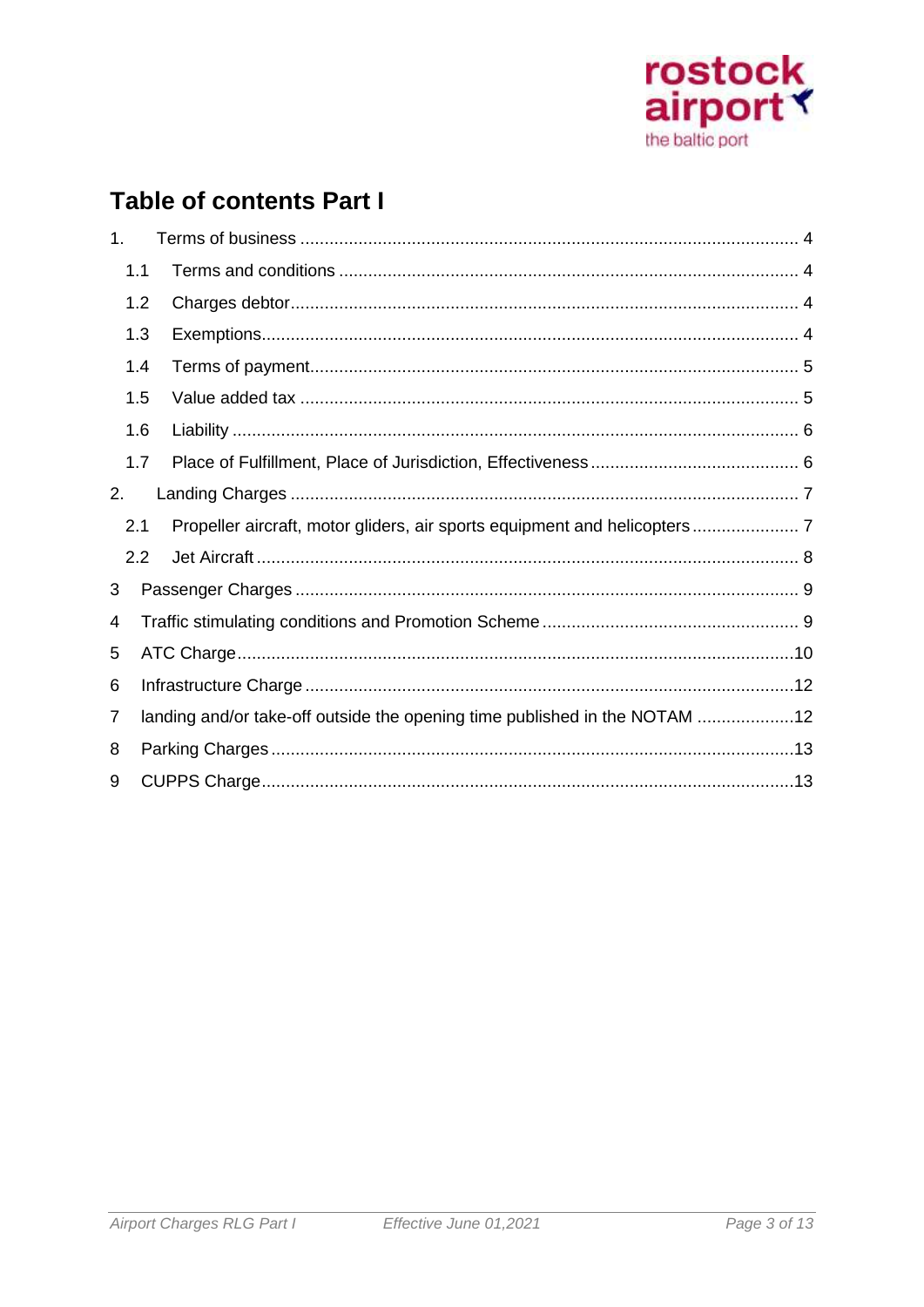

## <span id="page-3-0"></span>**1. Terms of business**

### <span id="page-3-1"></span>*1.1 Terms and conditions*

Flughafen Rostock-Laage-Güstrow GmbH (RLG) charges airport fees in accordance with this Schedule of Fees under the following terms and conditions.

The services listed in the schedule of charges will be provided upon request, provided that personnel, equipment and vehicles can be made available. There is no legal entitlement to the performance of these services unless there is a contractual obligation to do so.

Even after acceptance of an order, RLG reserves the right to postpone, not to execute the order or not to continue the execution if its capacities are utilized by other obligations within the scope of its operational duty with regard to personnel, equipment or vehicles. The same shall apply in cases where force majeure, industrial action or natural disasters make execution or further execution of orders impossible or unreasonably difficult.

Performed services that are not included in this schedule of charges will be charged separately. In addition, the provisions of the Airport User Regulations shall apply.

### <span id="page-3-2"></span>*1.2 Charges debtor*

The debtors of all airport charges as joint and several debtors are:

a) the airline under whose airline code/flight number the respective flight is operated,

b) the other airlines under whose airline code/flight number the respective flight is operated (code sharing),

c) all aircraft operators,

d) the natural or legal person who has the aircraft in use without being the keeper or owner, such as a tenant or lessee.

### <span id="page-3-3"></span>*1.3 Exemptions*

- **Approaching the airport twice** within 2 hours (low approach/low overflight) without landing is considered as landing for the purpose of calculating the landing fee.
- $\rightarrow$  In the case of **emergency landings** due to technical faults on the aircraft or due to the use or threatened use of force, no landing charges are payable - unless Rostock-Laage Airport is already the scheduled destination airport. Evasive landings are not emergency landings.
- No landing fees are payable for **civil government aircraft**, provided the flight is on government business. Similarly, no landing fee is payable for aircraft operated by an employee of a federal or state civil aviation authority in the performance of official duties as a responsible pilot. Civil government aircrafts are all aircrafts whose owner is the Federal Republic of Germany or a state of the Federal Republic of Germany and which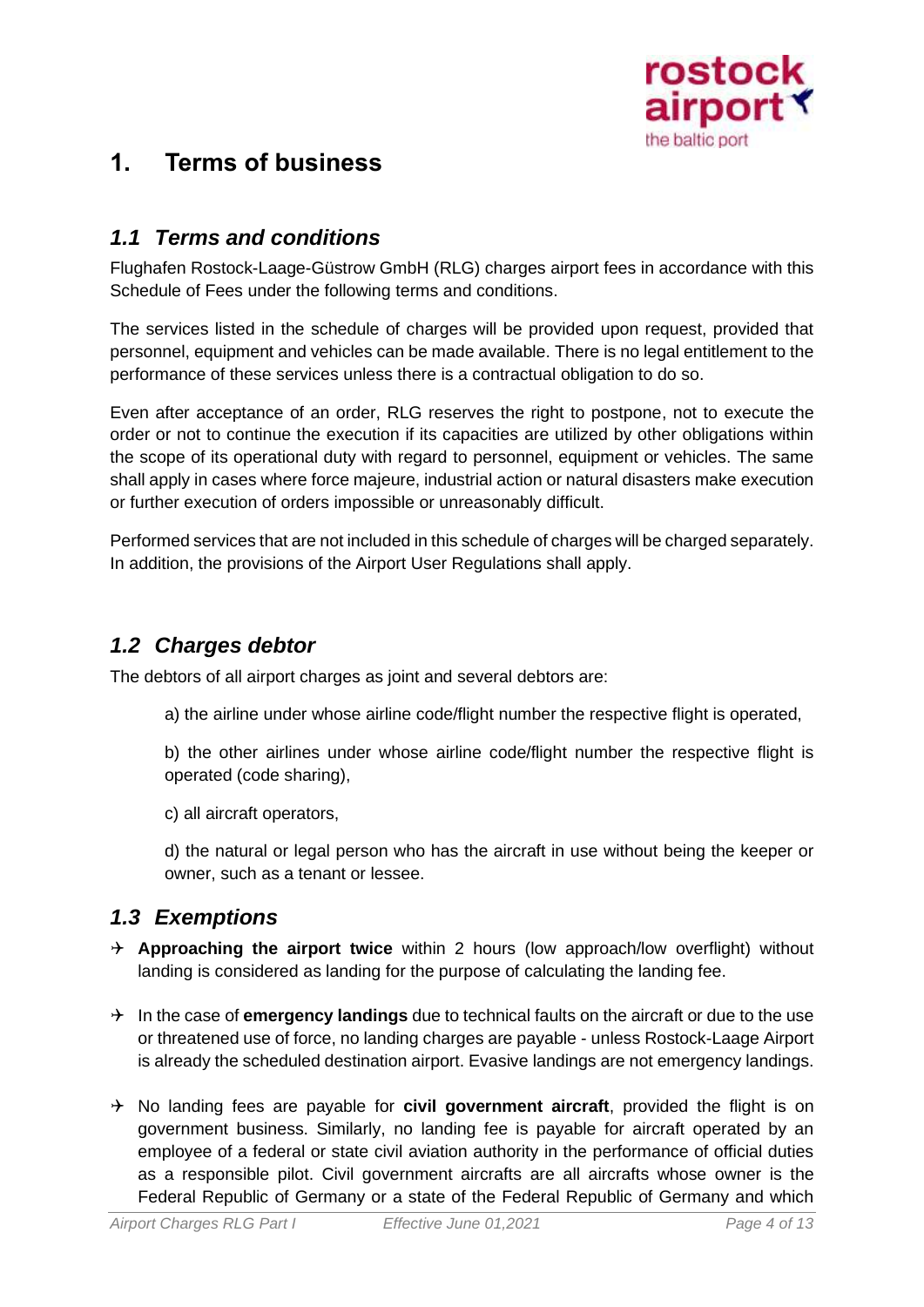

bear a civil nationality and registration mark. This applies within operating hours. Outside operating hours, the prices specified in the schedule of charges will be levied. The exemption applies only to the landing fees specified under item 2; for all other services and fees, the prices specified in the Schedule of Fees and Charges will be charged.

 $\rightarrow$  The charges specified in items 2 to 8 may be reduced in the event of a high number of flight movements of the services in items a) to c) upon request and on the basis of the requirements upon conclusion of a separate agreement between the customer and RLG.

#### **a) for training and instruction flights**

Training flights are flights during which student pilots, as part of their training at approved training facilities or operations (pilot training school), fly conditions that are necessary to obtain a pilot's license or a rating as defined in the German Aviation Personnel Ordinance (LuftPersV) or JAR/ EASA FCL 1 and 2.

Familiarization flights are flights that serve to provide aeronautical and technical instruction, differences training and familiarization for airmen. The pilot to be instructed must hold the pilot licence prescribed for the aircraft type used; the instructor must be on board the aircraft used.

#### **b) for technical test flights**

Technical test flights are flights to test aircraft prior to their initial certification or after maintenance work has been performed.

#### **c) for touch and goes**

The part of the landing charge calculated according to the maximum take-off mass of the aircraft must also be paid in the event of a touchdown with immediate subsequent take-off of the aircraft (touch and go).

### <span id="page-4-0"></span>*1.4 Terms of payment*

All fees from this fee schedule are to be paid before take-off in cash, by debit or credit card in euros or by issuing a SEPA direct debit mandate. This can only be waived if the client has made an advance payment.

In special cases, payment may be made in arrears by means of an invoice, subject to prior agreement with RLG. Invoices will be issued after the service has been rendered. Invoices are to be paid immediately upon receipt, free of costs and charges, in EURO to one of RLG's accounts. In the event of late payment, the airport reserves the right to charge interest on arrears at a rate of 8 percentage points above the respective prime rate in accordance with § 247 of the German Civil Code (BGB) and, if necessary, to demand advance payments in the future.

### <span id="page-4-1"></span>*1.5 Value added tax*

All listed charges apply within the meaning of Section 10 (1) of the German Value Added Tax Act (Umsatzsteuergesetz). The debtor of the fee must therefore pay the applicable sales tax in addition, unless there is a sales tax exemption under the Sales Tax Act.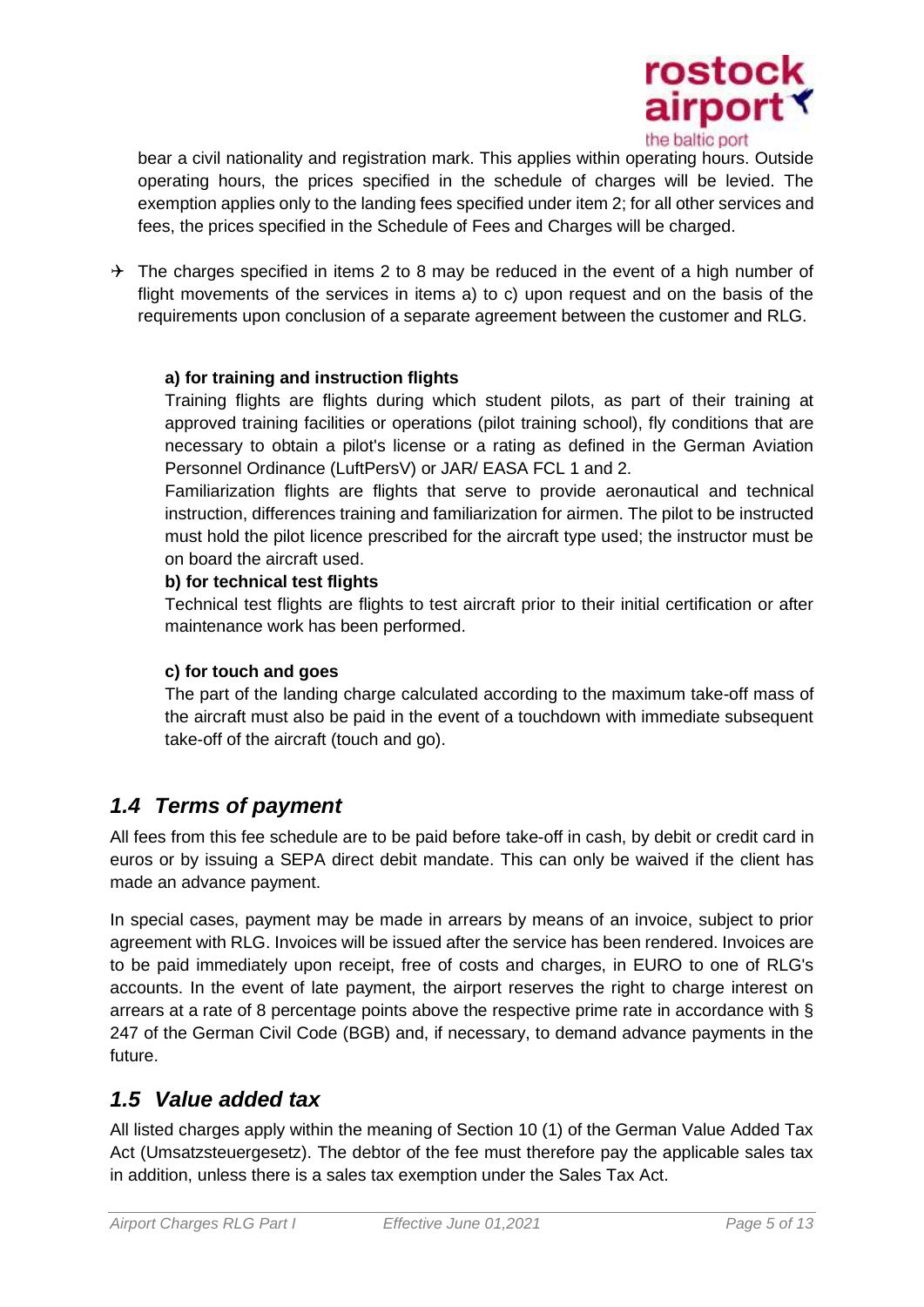

### <span id="page-5-0"></span>*1.6 Liability*

The principal (customer) is liable to RLG for all damage to persons and property caused by his or by the conduct of his employees and other vicarious agents and assistants in the execution of the order.

RLG is not liable for damage to property caused during or in connection with the performance of the requested services or during the provision of equipment, tools and facilities, unless the damage is caused by RLG or its employees and other vicarious agents due to negligence or intent. This also applies in cases in which RLG assumes custody of objects if the assumption of custody is not absolutely necessary for the execution of the order or if a safe and reasonable alternative of storage is available to the principal.

The principal (customer) indemnifies RLG against all claims made by third parties in connection with the execution of the order, unless these claims by third parties are caused by RLG, its employees or other vicarious agents due to negligence or intent.

### <span id="page-5-1"></span>*1.7 Place of Fulfillment, Place of Jurisdiction, Effectiveness*

The law of the Federal Republic of Germany applies exclusively to a contractual relationship that comes into being between RLG and the customer or the party owing the fee.

This Fee Schedule is published in German and English. In case of dispute, only the German text is binding.

Place of performance is Laage, Germany.

Place of jurisdiction is Rostock, Germany.

If any part of this Fee Schedule is invalid, the remaining part shall not be invalid for that reason.

Debtors with registered offices outside the Federal Republic of Germany, with whom a permanent business relationship exists, are obliged to name an authorized representative with residence/registered office in the Federal Republic of Germany. The same shall apply if the party liable for payment moves its registered office outside the Federal Republic of Germany after the commencement of the business relationship.

This Fee Schedule shall enter into force on June 01, 2021 and shall replace the version dated April 01, 2019.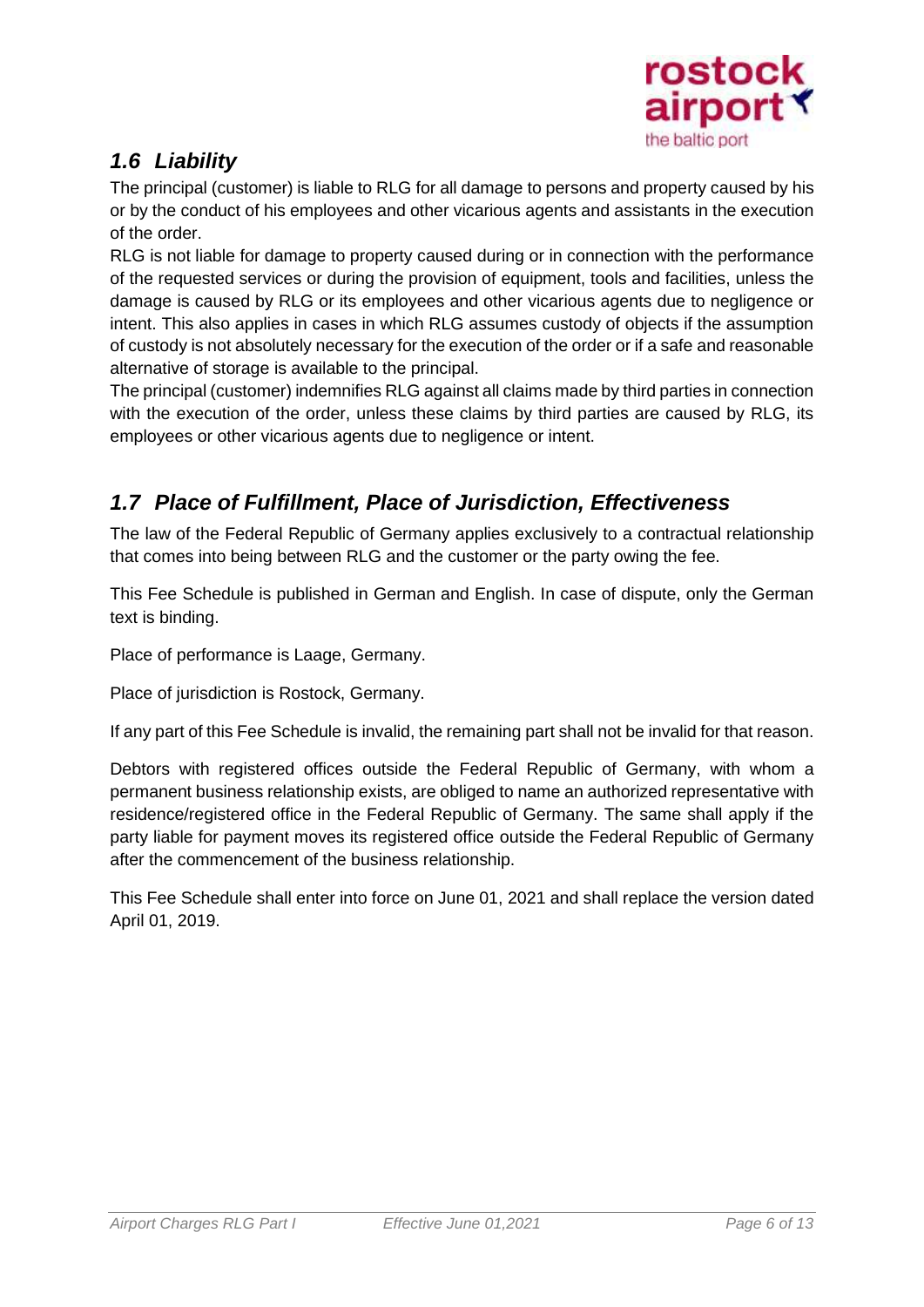

# <span id="page-6-0"></span>**2. Landing Charges**

For each landing of an aircraft at Rostock-Laage Airport, a fee (landing fee) must be paid to the airport operator.

The landing fee is based on the maximum take-off weight (MTOM) of the aircraft as recorded in the certification documents and on its noise category.

The MTOM must be verified by the Airplane Flight Manual (AFM) - Basic Manual - section for weight limitations. Until these documents are available, the highest known MTOM of this aircraft type will be used as a basis.

### <span id="page-6-1"></span>*2.1 Propeller aircraft, motor gliders, air sports equipment and helicopters*

|                                                                         | Certified acc. to ICAO Annex<br>16 resp. LSL *) conforming<br>with increased noise<br>reduction requirements **)<br>resp. LVL ***) | Certified acc. to<br><b>ICAO Annex 16</b><br>resp. $LSL^*$ ) | Not certified acc. to<br>ICAO Annex 16<br>resp. $LSL^*$ ) |  |  |
|-------------------------------------------------------------------------|------------------------------------------------------------------------------------------------------------------------------------|--------------------------------------------------------------|-----------------------------------------------------------|--|--|
| for each landing                                                        |                                                                                                                                    |                                                              |                                                           |  |  |
| <b>Ultralights</b>                                                      | € 6.00                                                                                                                             |                                                              |                                                           |  |  |
| MTOM up to 1,200 kg                                                     | € 7.00                                                                                                                             | € 10.00                                                      | € 20.00                                                   |  |  |
| MTOM above 1,200<br>up to 1,400 kg                                      | € 10.00                                                                                                                            | € 15.00                                                      | € 25.00                                                   |  |  |
| MTOM above 1,400<br>up to 2,000 kg                                      | € 15.00                                                                                                                            | € 20.00                                                      | € 30.00                                                   |  |  |
| above 2,000 kg Max Take-off mass per landing per 1000kg or part thereof |                                                                                                                                    |                                                              |                                                           |  |  |
| above 2,000 up to<br>14,000 kg                                          | € 10.00                                                                                                                            | € 14.00                                                      | € 38.00                                                   |  |  |
| above 14,000 kg                                                         | € 9.50                                                                                                                             | € 22.00                                                      | € 50.00                                                   |  |  |

(\*) Aircraft comply with the above conditions, provided that it is demonstrated for them on the basis of certification documents from a certification authority or comparable documents from the manufacturer in individual cases that the permissible noise limits are not exceeded.Decisive for the calculation of the charge is the actual presentation of a complete and by RLG verifiable proof of compliance with the above-mentioned conditions by the aircraft operator immediately after the landing.

If no such proof is submitted, the charges will be calculated on the basis of the category "without approval according to ICAO Annex 16 or LSL".

Retroactive refunds will not be made.

\*\*) Aircraft that meet the increased noise protection requirements as defined in the Landing Site Noise Protection Ordinance of 5.1.1999 (Nfl I-134/99 or BGBl I p.35). Aircraft with noise certification according to ICAO Annex 16 Chapter 6 or LSL Chapter VI, which meet the noise limits according to ICAO Annex 16 Chapter 6 Section 6.3. or LSL Chapter VI, Table VI 2.3 by more than 8 dB(A) or according to Table 2.4 by more than 4 dB(A); Aircraft with noise certification according to ICAO Annex 16 Chapter 10 or LSL Chapter X, which do not comply with the noise limits according to Table X 2.4. by more than 4 dB(A).

\*\*\*) Noise Regulations for Aircraft (LVL) of 01.07.2003 (NfL II 65/2003)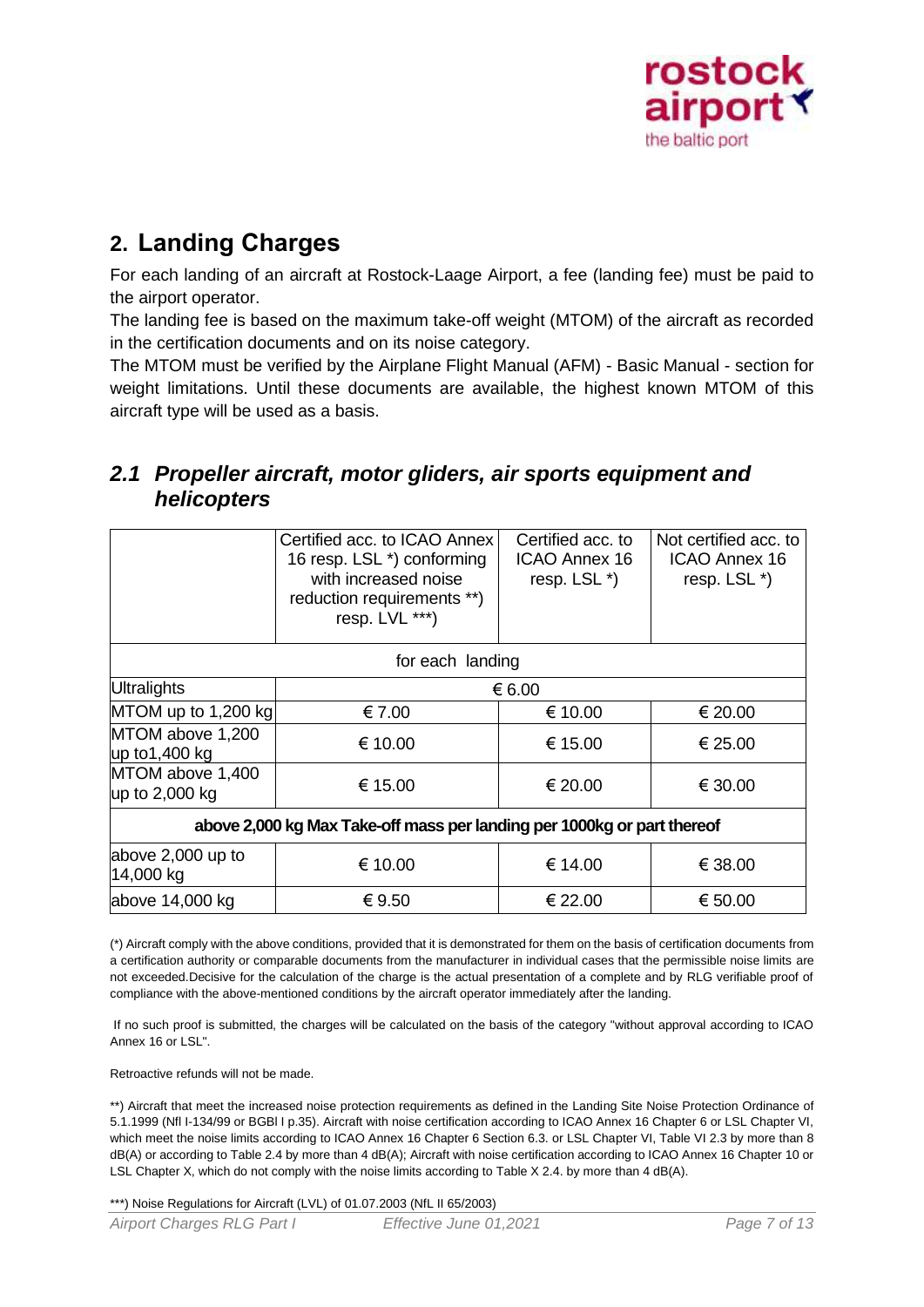

### <span id="page-7-0"></span>*2.2 Jet Aircraft*

|                     | Certified acc.<br>to ICAO<br>Annex 16<br>Chapter 3<br>and Bonus<br>List $*$ ) | Certified acc. to<br><b>ICAO Annex</b><br>16 Chapter 3 *) | Certified acc. to<br><b>ICAO Annex</b><br>16 Chapter 2*) | Not certified<br>acc. to ICAO<br>Annex 16 |
|---------------------|-------------------------------------------------------------------------------|-----------------------------------------------------------|----------------------------------------------------------|-------------------------------------------|
| <b>MTOM</b>         | per landing                                                                   |                                                           |                                                          |                                           |
| ≤ 6.000 kg          |                                                                               | € 85.00 <sup>**</sup> )                                   | € 196.00 **)                                             | € 410.00 <sup>**</sup> )                  |
| 6.001 to 8.000 kg   |                                                                               | € 90.00 **)                                               | € 250.00 **)                                             | € 450.00 **)                              |
| 8.001 to 14.000 kg  |                                                                               | € 150.00 **)                                              | € 310.00 **)                                             | € 490.00 <sup>**</sup> )                  |
| <b>MTOM</b>         | Per landing per 1,000kg MTOM or part thereof                                  |                                                           |                                                          |                                           |
| 14.001 to 25.000 kg |                                                                               | € 12.50                                                   | € 27.00                                                  | € 60.00                                   |
| Above 25,000 kg     | € 9.50                                                                        | € 22.00                                                   | € 35.00                                                  | € 75.00                                   |

\*) Jet aircraft comply with the requirements of ICAO Annex 16 Chapters 2 or 3 if certification documents issued by a certifying authority or other acceptable documentations by the aircraft's manufacturer proves in each individual aircraft's case that the noise level limits stipulated in these Chapters are not exceeded.

The bonus scheme applies to all types of aircraft included in the bonus list for take-off and landing aircraft of the Federal Ministry of Transport (most recently published in the News for Aviation, Part I, No. 83/2003 of 20.3.2003).

Decisive for the calculation of the charge is the actual presentation of a complete and by RLG verifiable proof of compliance with the above-mentioned conditions by the aircraft operator immediately after the landing.

If no such proof is submitted, the charges will be calculated on the basis of the category "without approval according to ICAO Annex 16 or LSL".

Retroactive refunds will not be made.

\*\*) Flat rate regardless of individual aircraft MTOM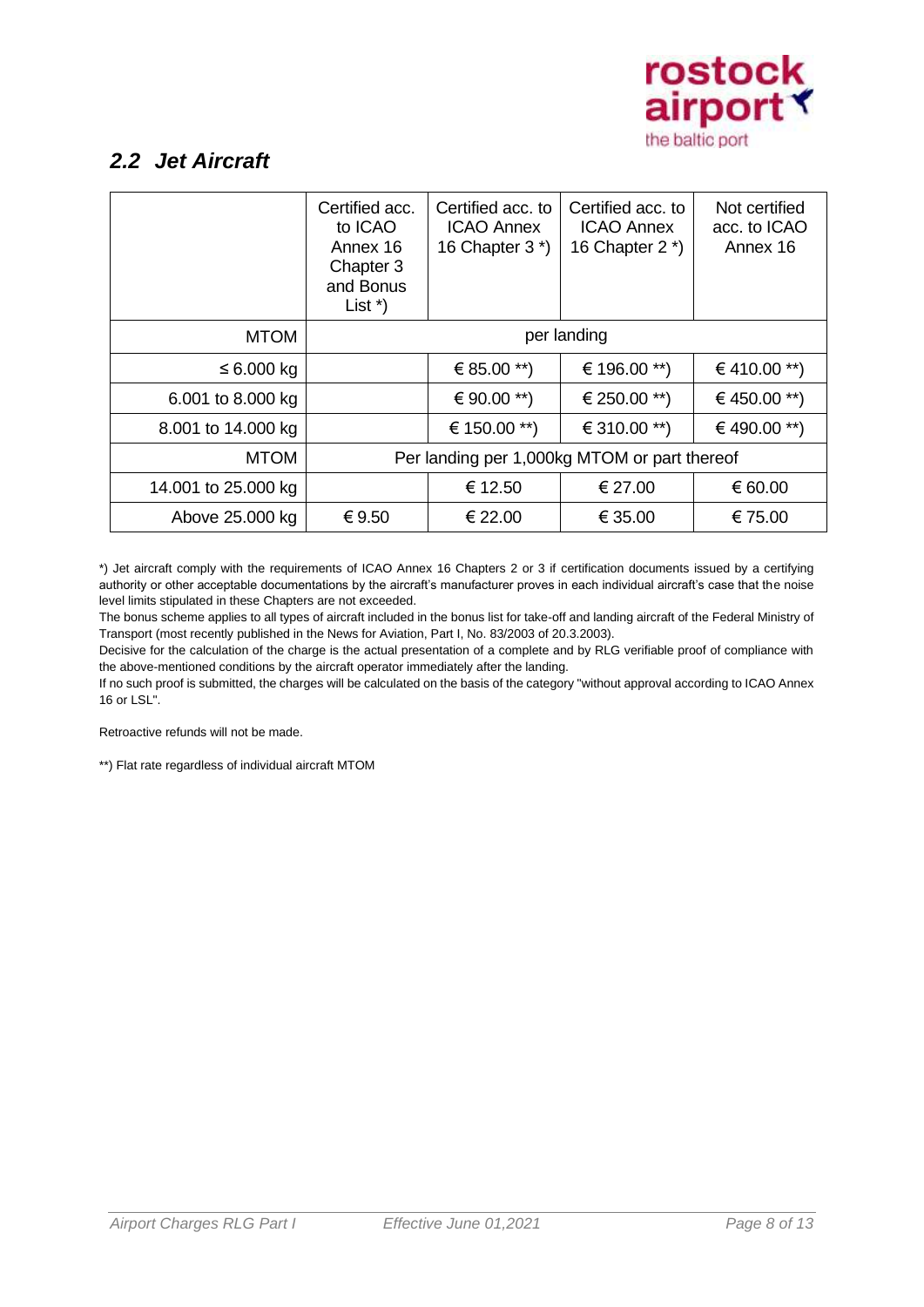

# <span id="page-8-0"></span>**3 Passenger Charges**

In the case of commercial flights, in addition to the landing fees shown under item 2, a passenger fee is payable, which is calculated in each case according to the number of passengers on board when the aircraft lands and takes off.

#### **a) Schengen countries**

If the preceding take-off or subsequent landing of the aircraft took place or is planned at an airfield in the Federal Republic of Germany or in a country where the Schengen Agreement applies  $\epsilon$  4.03

#### **b) Non-Schengen countries**

If the previous take-off or subsequent landing of the aircraft took place or is planned at an airfield other than the one mentioned under a) **€ 4.53** 

**c)** No PRM charges will be levied.

**d)** The number of passengers on board when the aircraft lands does not include children under 2 years of age who are not entitled to their own seat.

### <span id="page-8-1"></span>**4 Traffic stimulating conditions and Promotion Scheme**

In order to generate sustainable and dynamic growth in air traffic for operations at Rostock-Laage Airport, RLG grants the customers who operate the flight connections in their own economic risk (not through full charter of tour operators) the traffic-stimulating conditions outlined below. These must be applied for in writing.

The individual requirements of the traffic-stimulating conditions must be met. To this end, the airlines must provide RLG with appropriate proof of eligibility and compliance with the conditions.

#### **a) Destination subsidy**

The destination subsidy will be granted for a period of three years from the date of the first flight when a new destination is added, provided that the criteria listed below are met.

A new destination is considered to be a regular flight connection (at least once a week) to cities (IATA city code) that have not been served non-stop from Rostock-Laage Airport in the last twelve months prior to the commencement of the flight of the respective flight connection.

*Airport Charges RLG Part I Effective June 01,2021 Page 9 of 13*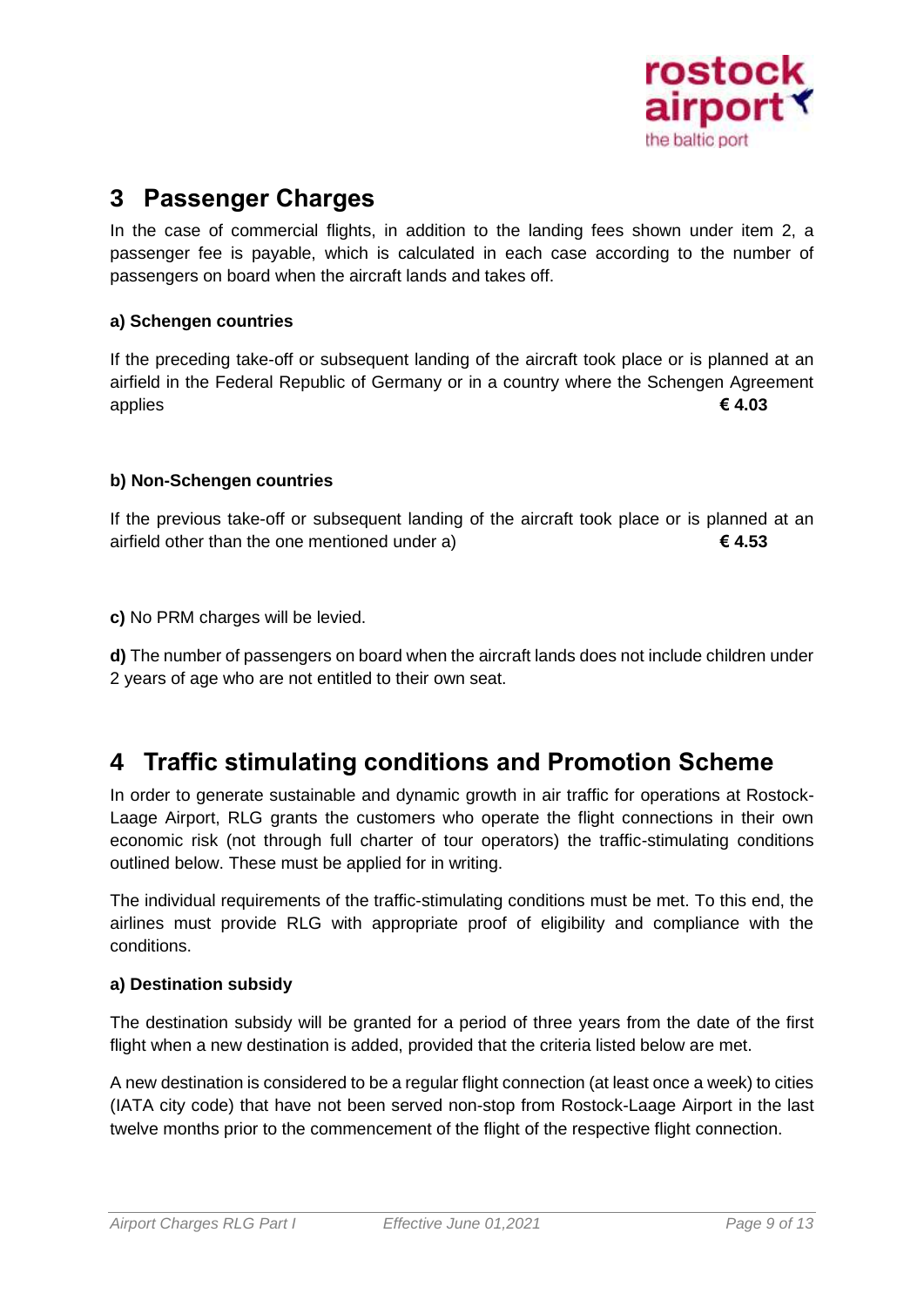

A subsidy is granted on the passenger charge and the mass-related landing charge for all takeoffs and landings of the respective destinations. The subsidy amounts to 80% in the first, 50% in the second and 20% in the third year.

If the customer ceases to operate the new route before five years have elapsed, 50% of the total subsidy granted for the new destination since its commencement must be refunded to RLG.

RLG may set off the subsidy amount to be granted against claims arising from this charge arrangement against the respective customer.

#### **b) Volume subsidy amount**

At the end of the year, the passenger volume per flight movement of the calendar year of each customer is evaluated for Rostock-Laage Airport. Depending on the passenger volume generated, a subsidy amount is then determined, which provides for reimbursement.

If the passenger volume of at least 10,000 passengers is reached, the following passenger fee is due:

| <b>Passenger Volume</b>          | Passenger fee Schengen | Passenger fee<br>Non Schengen |  |
|----------------------------------|------------------------|-------------------------------|--|
| more than 10,000 passengers p.a. | € 3.75                 | €4.25                         |  |
| more than 15,000 passengers p.a. | € 3.50                 | € 4.00                        |  |
| more than 20,000 passengers p.a. | € 3.25                 | € 3.75                        |  |
| more than 50,000 passengers p.a. | € 3.00                 | € 3.50                        |  |

The volume subsidy amount is reduced by any destination subsidy amounts previously granted. The assessment is made from the time the first threshold is reached, i.e. in the case of passenger volume from 10,000 passengers. The destination promotion amount and the volume discount cannot be combined.

In the year of introduction of this fee schedule (2021), the limit for achieving the rebate is 6/12 of the specified passenger volume (June-December 2021=50%). Only the fees paid in the period June-December 2021 will be refunded in the amount of the indicated percentages.

## <span id="page-9-0"></span>**5 ATC Charge**

For the use of services and facilities of air traffic control, a charge per approach (counting unit is the intended landing, touch & go or low approach) in the amount of

#### **€ 3.50**

per 1,000 kg maximum take-off mass (MTOM) or part thereof.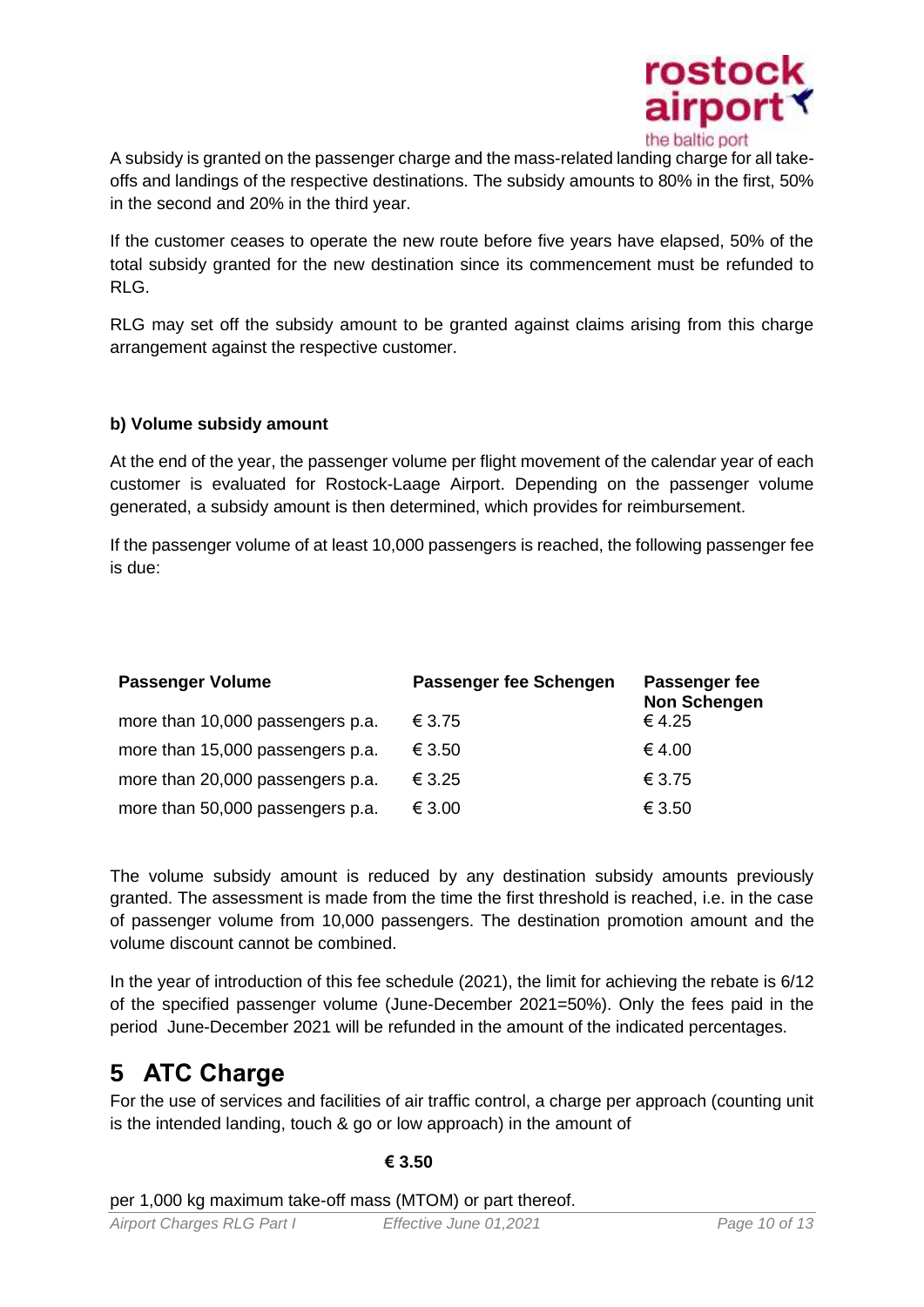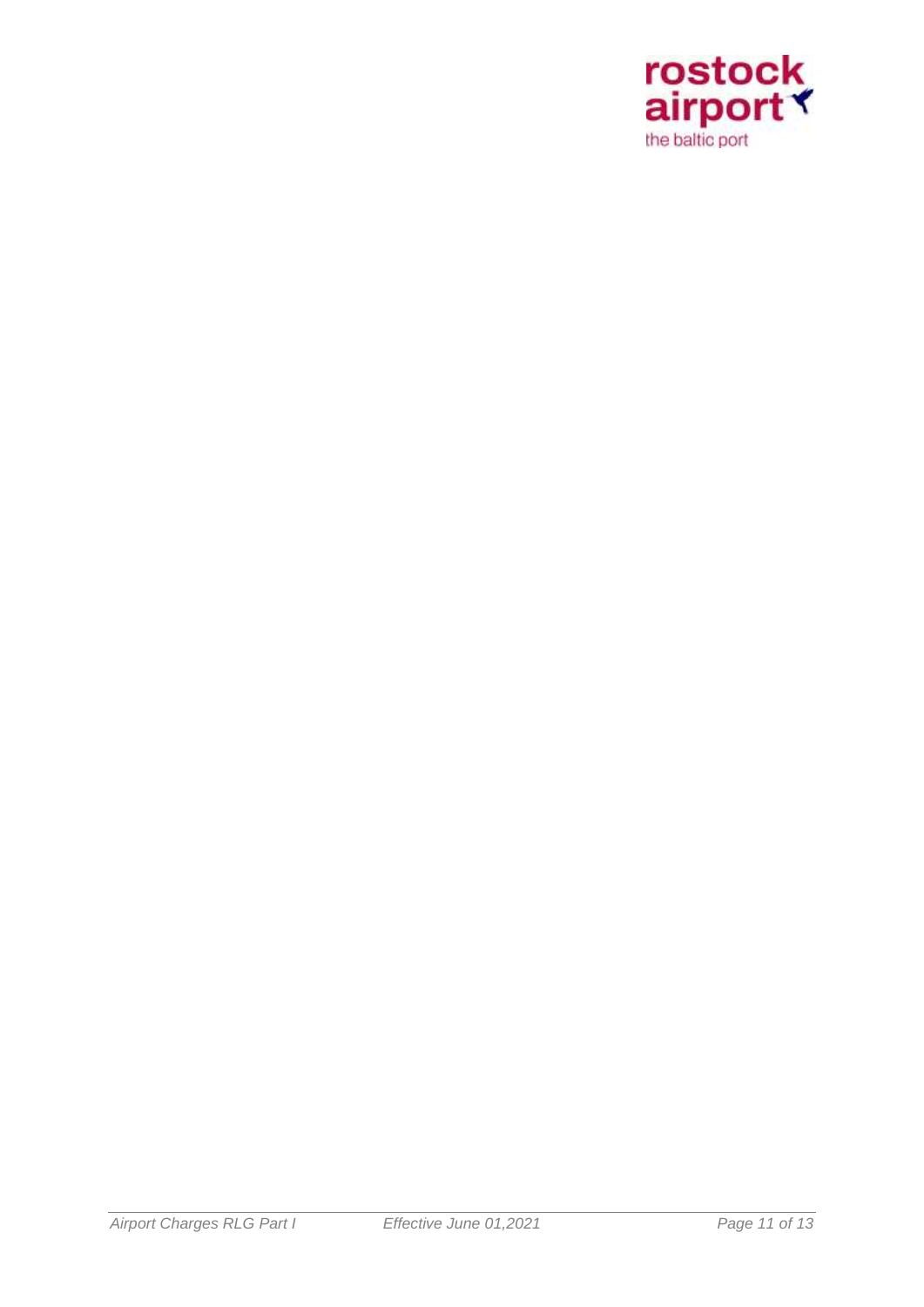

# <span id="page-11-0"></span>**6 Infrastructure Charge**

An infrastructure charge is levied to finance the central infrastructure facilities. It is calculated on the basis of the number of passengers on board at take-off. It amounts to

#### **€ 4.22 per departing passenger**.

# <span id="page-11-1"></span>**7 landing and/or take-off outside the opening time published in the NOTAM**

For all take-offs/landings outside the opening hours published in the NOTAM, a surcharge (early/late opening) of €100.00 per half hour or part thereof will be levied. It serves to finance the resulting additional costs. All times indicated are local times.

| <b>Calculation basis PPR</b>                                                                              |                                                                                                    |                                                                                                                                                                                    |                                                                                                                                                                 |  |
|-----------------------------------------------------------------------------------------------------------|----------------------------------------------------------------------------------------------------|------------------------------------------------------------------------------------------------------------------------------------------------------------------------------------|-----------------------------------------------------------------------------------------------------------------------------------------------------------------|--|
| Between 06:00 until<br>the airport opening<br>time published by<br>NOTAM.                                 | <b>Per NOTAM</b><br>published airport<br>closing time until<br>20:00                               | $20:00 - 06:00$                                                                                                                                                                    | <b>Closed days</b>                                                                                                                                              |  |
| Time period between<br>planned landing or<br>planned take-off until<br>airport opening                    | Period between<br>airport closure and<br>planned landing or<br>takeoff                             | 6 x PPR for the<br>planned<br>takeoff/landing                                                                                                                                      | 4 x PPR for the<br>planned<br>takeoff/landing                                                                                                                   |  |
| If both a landing and<br>a takeoff are planned,<br>the time period from<br>the planned landing<br>counts. | If both a landing and<br>a takeoff are planned,<br>the time until the<br>planned takeoff<br>counts | If both a landing<br>and a take-off are<br>planned, additional<br>PPR charges will<br>be incurred for the<br>period between<br>the planned<br>landing and the<br>planned take-off. | If both a landing and<br>a take-off are<br>planned, additional<br>PPR charges will be<br>incurred for the<br>period between the<br>landing and the<br>take-off. |  |

For any delays of the scheduled flight times and resulting longer opening times of the airport, additional PPR fees will be charged.

PPR charges also apply if the scheduled flights have not been cancelled at least 8 hours in advance.

For locally based aircraft and in case of a high number of flight movements or passengers, special arrangements can be made upon request.